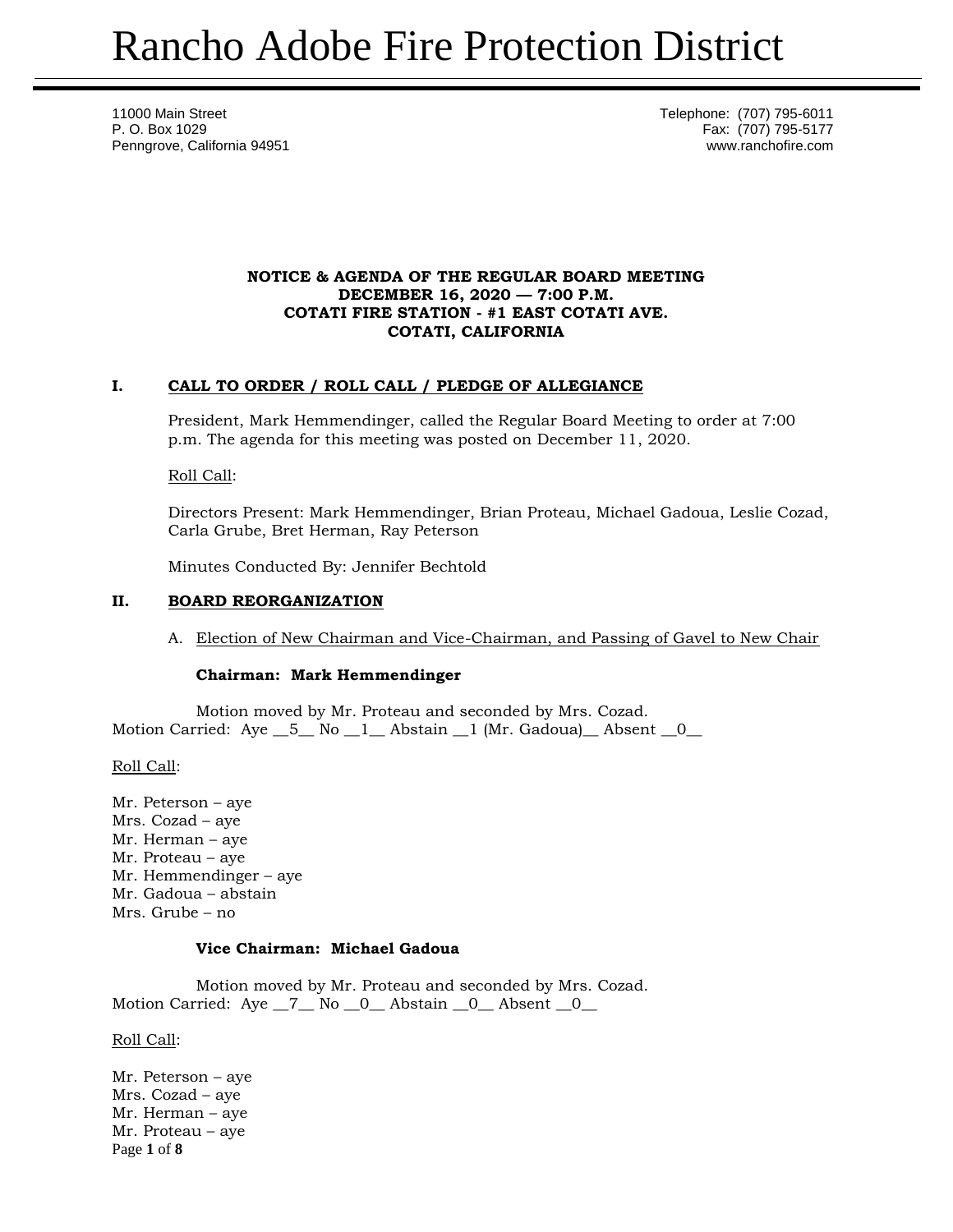#### *Board Reorganization Continued:*

Mr. Proteau – aye Mr. Hemmendinger – aye Mr. Gadoua – aye Mrs. Grube – aye

B. Appointment of Board Secretary/Clerk

Board Secretary/Clerk: Jennifer Bechtold

C. Appointment of Fiscal Officer

Fiscal Officer: Mark Hemmendinger

- D. Appointments to Committees and Charges to Meet Regularly:
	- 1. Budget/Finance Committee: Chief, Fiscal Officer and 3 Directors *(meeting as necessary, but at least quarterly)*

Mr. Hemmendinger (Chair), Mr. Peterson and Mrs. Cozad

2. Negotiation Committee: 3 Directors *(meeting as necessary)*

Mr. Hemmendinger (Chair), Mr. Proteau and Mrs. Grube

3. Equipment Committee: 2 Directors to serve on committee otherwise composed of staff members *(meeting as necessary, but at least once quarterly)*

Mr. Proteau (Chair) and Mr. Herman

4. Legislative Committee: Chief, Board Chairman *(meeting as necessary)*

Mr. Hemmendinger

5. Chief's Evaluation Committee: 3 Directors *(meeting as necessary)*

Mr. Hemmendinger (Chair), Mr. Gadoua, Mr. Herman

6. Long Range Planning Committee: 3 Directors to serve on committee otherwise composed of staff and members of the public *(meeting as necessary)*

Mr. Hemmendinger (Chair), Mr. Gadoua and Mr. Peterson

7. Capital Improvement's Committee

Mr. Proteau (Chair), Mr. Herman

E. Confirm Calendar of Meetings for 2021: Third Wednesday of Every Month: January 20, February 17, March 17, April 21, May 19, June 16, July 21, August 18, September 15, October 20, November 17, December 15

**The Board has confirmed all meeting dates.**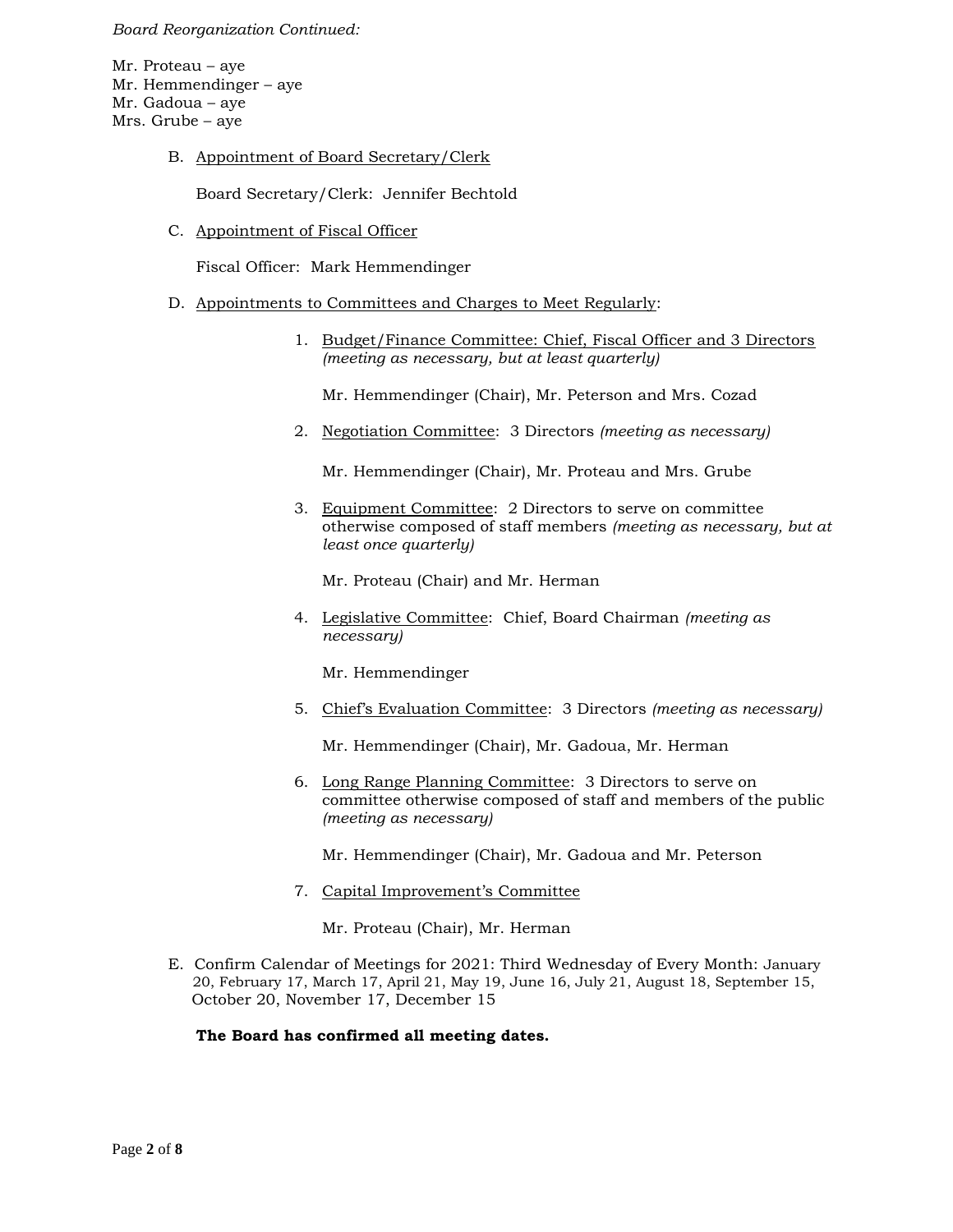### **III. ORAL AND WRITTEN COMMUNICATIONS**

A. Citizen Business/Public Comments on Items not appearing on Agenda

There was no citizen business.

B. Correspondence and/or Presentations

There was no correspondence.

### **IV. APPROVAL OF MINUTES**

#### A. Regular Meeting of November 18, 2020

Mr. Hemmendinger noted that there were some clarifications regarding the Chadwick Fund. It was reported in November that the money had been left to the District but actually the statement was incorrect and the money was left to the Association. Morgan DeJong commented that he wanted to clarify that the Association is in possession of the beneficiary paperwork from Angela Chadwick and the Association is the beneficiary. The Association was created to benefit the District and citizens, and the money was directed there to benefit the community for a long time to come. Mr. Hemmendinger said there is also the freedom to grow this money with the Association in possession whereas the district does not have those same freedoms since those funds would be taxpayer money.

Motion moved by Mr. Herman and seconded by Mrs. Cozad. Motion Carried: Aye 7 No 0 Abstain 0 Absent 0

Roll Call:

Mr. Peterson – aye Mrs. Cozad – aye Mr. Herman – aye Mr. Proteau – aye Mr. Hemmendinger – aye Mr. Gadoua – aye Mrs. Grube – aye

### **V. CONSENT CALENDAR**

### A. Ratification of Claims and Journal Vouchers

Motion moved by Mr. Gadoua and seconded by Mr. Proteau. Motion Carried: Aye  $6$  No  $0$  Abstain  $1$  (Mr. Peterson) Absent  $0$ 

Roll Call:

Mr. Peterson – abstain Mrs. Cozad – aye Mr. Herman – aye Mr. Proteau – aye Mr. Hemmendinger – aye Mr. Gadoua – aye Mrs. Grube – aye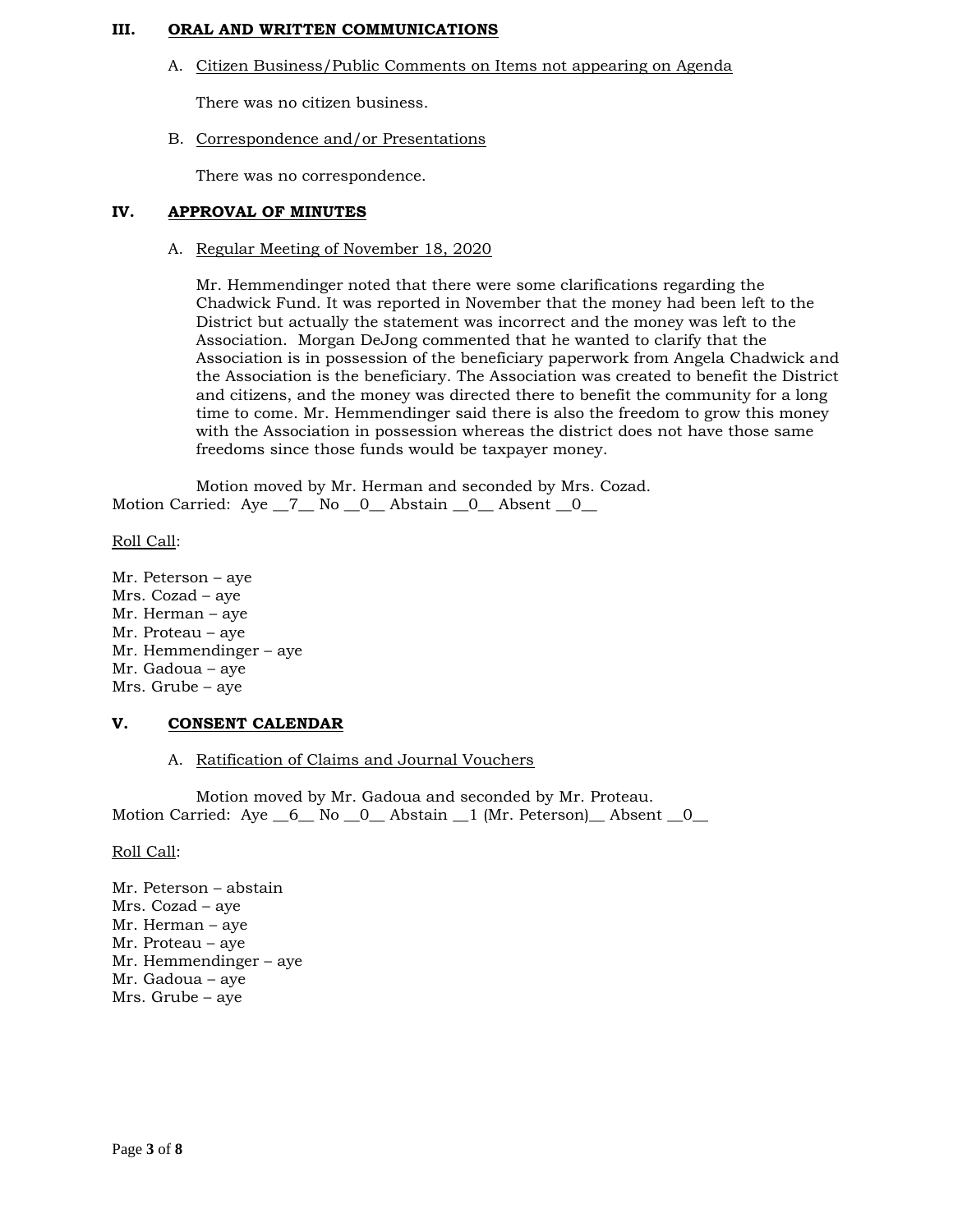## **VI. ADMINISTRATIVE COMMUNICATIONS**

### A. Chief's Report

Chief Thompson reported the following:

1.) Total Incidents: 175, EMS 87 (49.71%)

2.) Weed Abatement: Two properties are headed for forced abatement while RAFD crews abated another. A forth property in Cotati is pending while we try to locate the owner.

3.) Supervisor Rabbitt, along with Chief's Mikelson and DiCarli, are looking at vegetation management priorities for our area using the PG&E settlement money. The hope is to use these funds on generational projects and not fill holes in our abatement budget.

4.) Lexipol is moving forward as the BCs proofread the first list of policies. BC Weihman has added a few more policies that have recently underwent legislative updates. All employees have been added to the access list, pending activation from the company. One recent focus has been on the COVID prevention plan required by recent state law.

5.) Several meetings have been held regarding the consolidation of training programs included development of the 2021 Training Master Plan.

6.) Water rescue training requirements and certifications have been clarified and we have begun implementation of the RAFD Rescue Taskbook. All personnel will be trained to the tech level and the overall goal is to provide necessary training for personnel to make appropriate decisions during rescue situations.

7.) Personnel evaluations will be completed by the end of the year.

8.) Monthly trainings continue, with recent refresher of patient packaging and assessment.

9.) Multi-company drills on water rescue have been conducted with RAFD/PFD at the Petaluma Swim Center utilizing major drill rotation. Instructors Gromala, Deurloo and Thompson coordinated, developed and delivered the training.

10.) Water boat operations training will be conducted in January.

11.) HVAC repairs and replacements pricing are taking place at station 1.

12.) BC Wandel is working on obtaining bids for the addition of air conditioning at stations 2 and 3. This includes getting a Title 24 Engineering report.

13.) Discussions are taking place regarding station improvements done in-house.

14.) BC Wandel reported we are planning to use the CUPPCCA list to get bids for installation of a transfer switch and generator at station 3. Director Proteau has been advised of this progress, which is also dependent upon his negotiation with Crown Castle.

### B. Director Reports

Mr. Proteau reported that he received an email from Crown Castle yesterday and they are proposing to pay some additional rent for the new generator placement. This information was forwarded to BC Wandel to review the location and ensure the placement will not interfere with our business. Mr. Proteau asked to have this item added to the January agenda.

Mr. Hemmendinger mentioned that the December LAFCO meeting was canceled. The focus at this time will be to conduct the MSR for North County Fire and Cloverdale. Attention to our region will likely be in March or April of next year. Chief Thompson mentioned Ernie Loveless and noted LAFCO likely wouldn't make their recommendation to the full committee until mid-year.

### C. Committee Reports

### a. Finance/Budget

Mr. Hemmendinger mentioned that we appear to be mostly on track for the fiscal year other than personnel costs associated with the strike teams this year.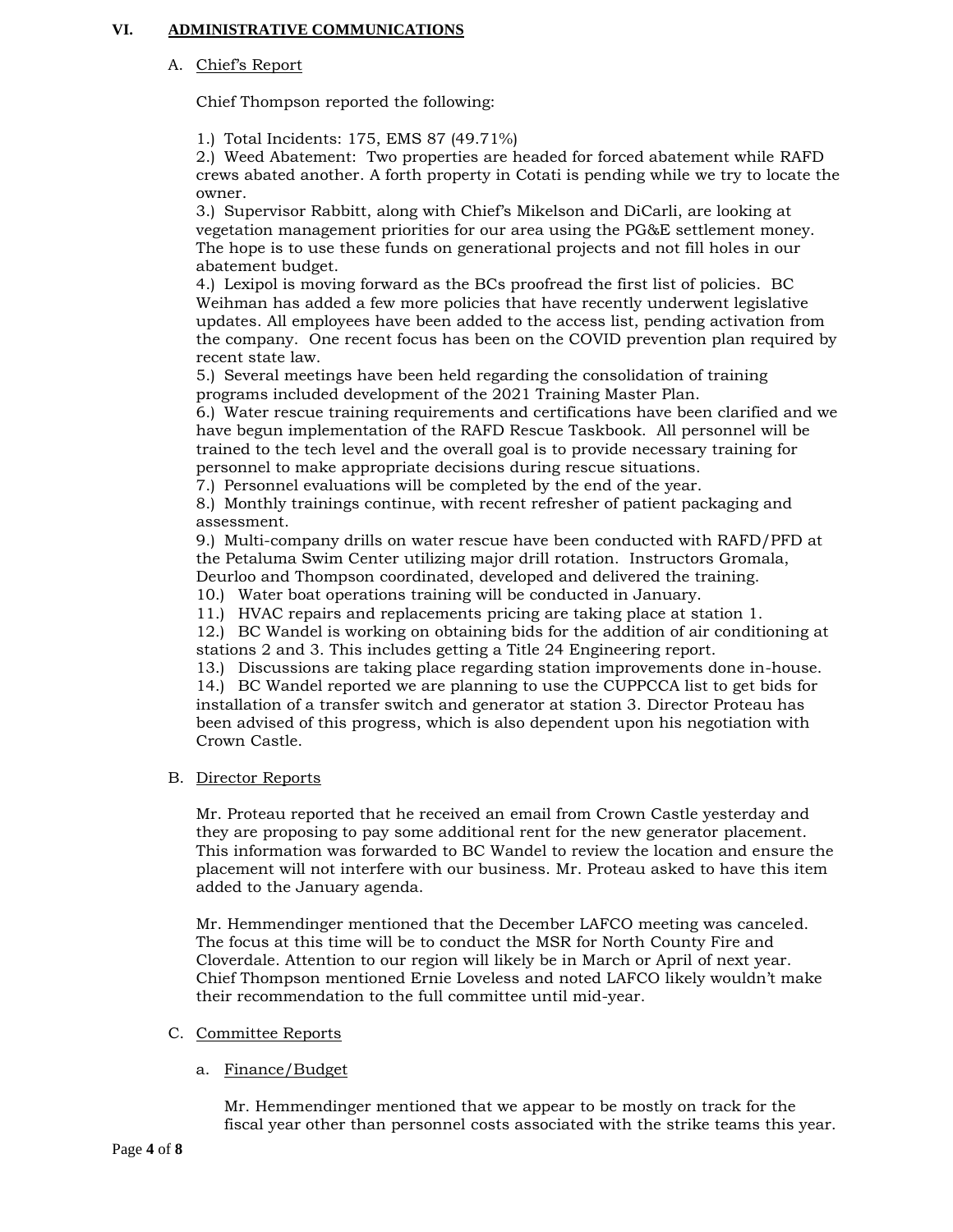#### *Administrative Communications:*

We will not see those funds until after the calendar year starts.

b. Negotiations

No report filed.

c. Equipment

Mr. Proteau said there is no report to file.

d. Legislative

No report filed.

e. Chief's Evaluation

No report filed.

f. Long Range Planning

No report filed.

g. Capital Improvements

Mr. Proteau said Chief Thompson reported on a few items that are pending at the stations. After first of the year, we will be meeting to look at some of the station improvements.

### D. Firefighters' Association Report

Engineer DeJong commented that last Friday, the Chadwick committee that was formed met with Brent Chadwick regarding how he would like to see the funds used over time. He did not have much input other than the family does not want this money going towards raises and salaries, which was a unanimous agreement. He asked what the group was thinking on how to use the funds. Currently the committee is reaching out to financial institutions and the desire is to use this money to benefit the community and the District for many years down the road. Another meeting will be held in the coming weeks.

Engineer DeJong also noted a meeting has been set for January  $21^{st}$  to clean up the bylaws and ensure they are sound.

E. Firefighter's Union Report

Captain Eric Gromala commented that we have been working quite closely with Petaluma Fire and other than that, there was no report.

### **VII**. **UNFINISHED BUSINESS**

A. Discussion on Liability Insurance Policy for Rancho Adobe Firefighters' Association

Engineer DeJong said he has no direct information on this item but we need to get this done. We will remove this item from the agenda until further notice.

B. Discussion on Equipment Funding for Future Purchases of Apparatus

Mr. Hemmendinger suggested we suspend this item until we get to Item B under New Business.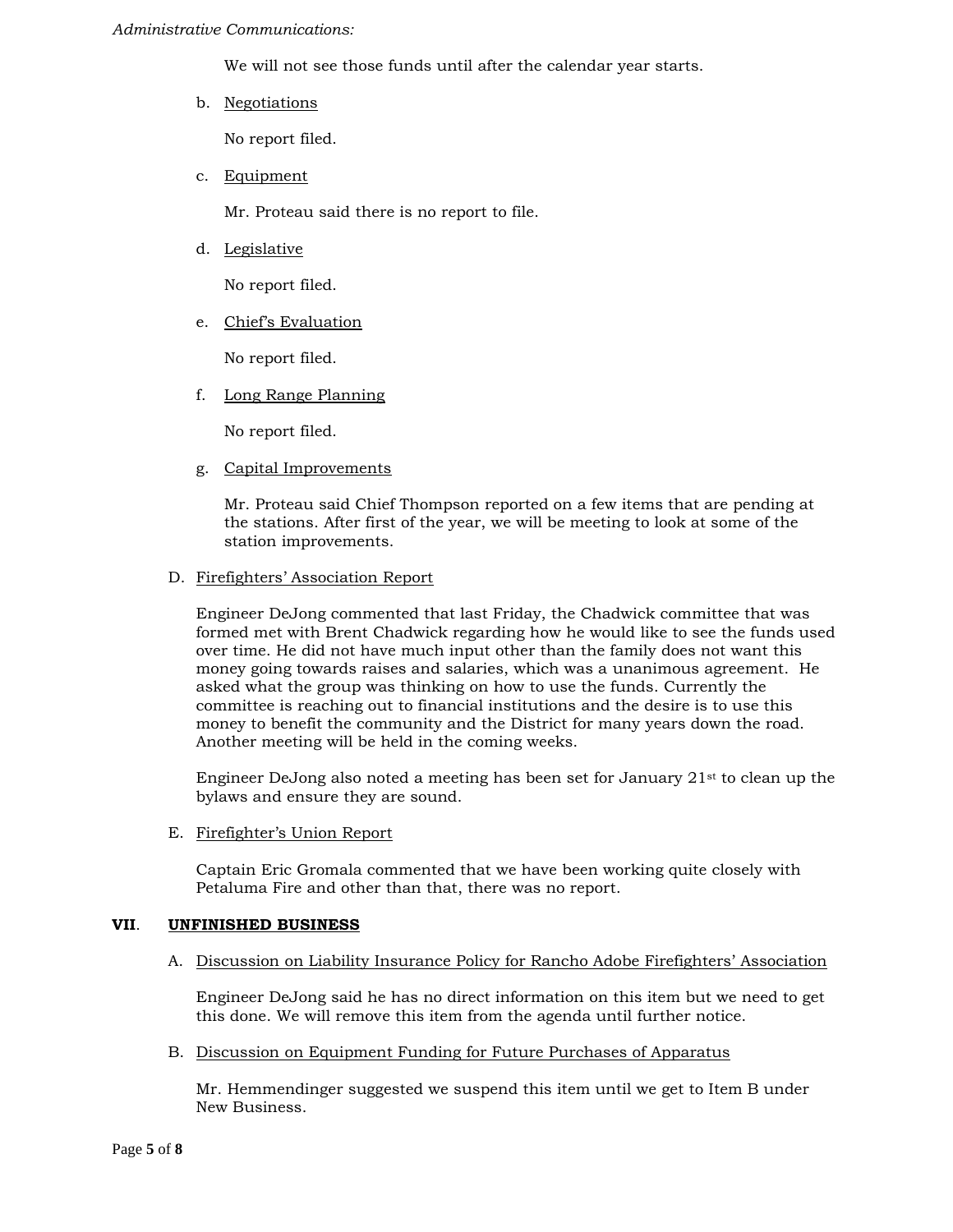## C. Discussion and Approval of Radio Purchase *(Staff Report by BC Mike Weihman)*

The only question outstanding on this item from last month was whether we purchased from lowest bid, and from the information included in packets this month, this is clear we did. Mr. Peterson asked if these radios are aimed at each individual or on a unit. BC Weihman replied that at this point they are associated to a seat on the engine. We also have different radios for different incidents.

### **VIII. NEW BUSINESS**

## A. Presentation of FY 2019/2020 Fiscal Year Audit (Presentation by Blake Goranson of Goranson CPA)

Item moved to follow the Consent Calendar.

Ms. Blake Goranson commented this was the first year we had to do a remote audit and Mrs. Bechtold did a fantastic job. One thing that stood out was the new property tax revenue, which was up \$1.8 million and in turn, net income went up \$1.4 million. Ms. Goranson also commented that we are increasing operating reserves each year is great. Last fiscal year, \$885K net cash was added.

Due to connection issues, the wrap up of the audit could not be completed.

Motion moved by Mrs. Cozad to accept the final audit and seconded by Mr. Gadoua. Motion Carried: Aye 7 No 0 Abstain 0 Absent 0

## Roll Call:

Mr. Peterson – aye Mrs. Cozad – aye Mr. Herman – aye Mr. Proteau – aye Mr. Hemmendinger – aye Mr. Gadoua – aye Mrs. Grube – aye

### B. Discussion of CalAdvisors Report on CalPERS Unfunded Liability

Mr. Hemmendinger noted that we had a meeting with Calmuni Advisors regarding our pension liability. Essentially every year the district pays the current costs for CalPERS based upon the salaries of the three groups at the District; Classic, Miscellaneous and PEPRA. This year the District paid \$341,000 towards the unfunded liability. To avoid the compounding 7% interest, we can pay off the unfunded liability through a bond, which does not require us to go to the voters. There are costs associated with a pension obligation bond are wrapped into the loans itself and may be around \$100K. The cost for a 15-year bond would be a flat \$496K per year and a 20-year bond would be a flat \$417K per year. The finance committee needs to look closely at this in the coming year and decide if we should take out a pension obligation bond.

Mr. Hemmendinger ran some rough numbers on the five-year plan and if we did not purchase capital equipment with cash, we would save \$1.3 million, but our lease costs would go up \$740K. We currently have a \$63K loan payment for one piece of apparatus that will not be paid off until 2027. Floating a 15-year bond would save \$200K and a 20-year bond would cost \$200K over the same 5-year timeframe.

Some comments from the Board indicate this is great information and the Board needs to address solutions. Mr. Hemmendinger recommends looking at this more closely to see what options can be presented to the Board. There may need to be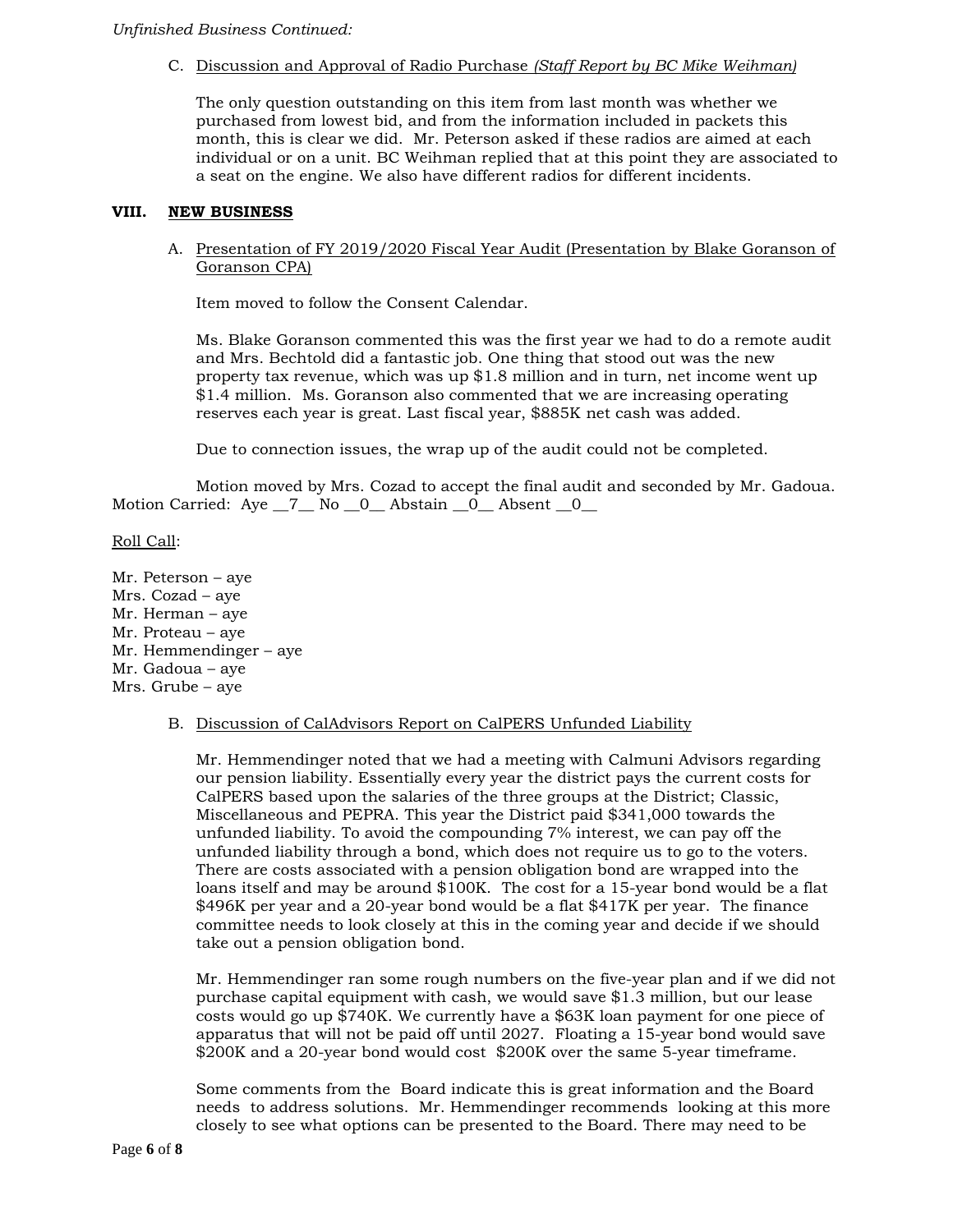related decisions in January as to whether we want to borrow money for the BC buggy and 9132. These are serious and complicated issues he would like the Board to start looking at more closely.

## C. Discussion of RAFA Reports to the Board

Mr. Hemmendinger commented that the report Mr. DeJong provided tonight was very good. He is looking for more transparency and would like to ask that from here on out, someone from the Association report on both the financial and operational workings, and what we will be doing with the Chadwick funds. Engineer DeJong asked if the Board like a written or verbal report each month and Mr. Proteau replied that a verbal report is fine. Mr. DeJong said the Association wants to be transparent and work together. He will plan to give a monthly report and if he is unable to attend, then he will get someone else to fill in. If no one is able to attend a meeting, then perhaps there a written report can be provided. The Board understands there is an operational commitment to the District first.

## D. Discussion and Approval of Professional Services Agreement Between Kaiser Permanente and Rancho Adobe Fire

Chief Thompson reported that as we move towards paramedic services, one of the requirements in the county is to have a medical director and CQI coordinator, which is the role Cathy Dooyes, serves. Chief Thompson recommends the Board approve this service agreement.

Mr. Hemmendinger asked about the status of hiring paramedics. Chief Thompson replied that we have at least one current staff member that is a paramedic now and a couple in school. Our next move is to try to hire qualified paramedics for our fire engines.

Motion moved by Mr. Herman and seconded by Mrs. Grube. Motion Carried: Aye \_7\_\_ No \_0\_\_ Abstain \_0\_\_ Absent \_0\_\_

### Roll Call:

Mr. Peterson – aye Mrs. Cozad – aye Mr. Herman – aye Mr. Proteau – aye Mr. Hemmendinger – aye Mr. Gadoua – aye Mrs. Grube – aye

### E. Review and Action on Parcel Tax Exemption Request for APN #017-480-005

Mr. Hemmendinger asked if this exemption request met our current requirements and Mrs. Bechtold commented that this does not. Mr. Hemmendinger noted there are also many other parcel taxes on this bill and wondered if the owner was looking for those to be removed as well. Mrs. Bechtold explained that there is some type of conflict between the property owner and the County drawing the two properties into one APN.

Motion moved to deny exemption request by Mr. Peterson and seconded by Mrs. Cozad.

Motion Carried: Aye \_7\_ No \_0\_ Abstain \_0\_ Absent \_0\_

### Roll Call:

Page **7** of **8** Mr. Peterson – aye